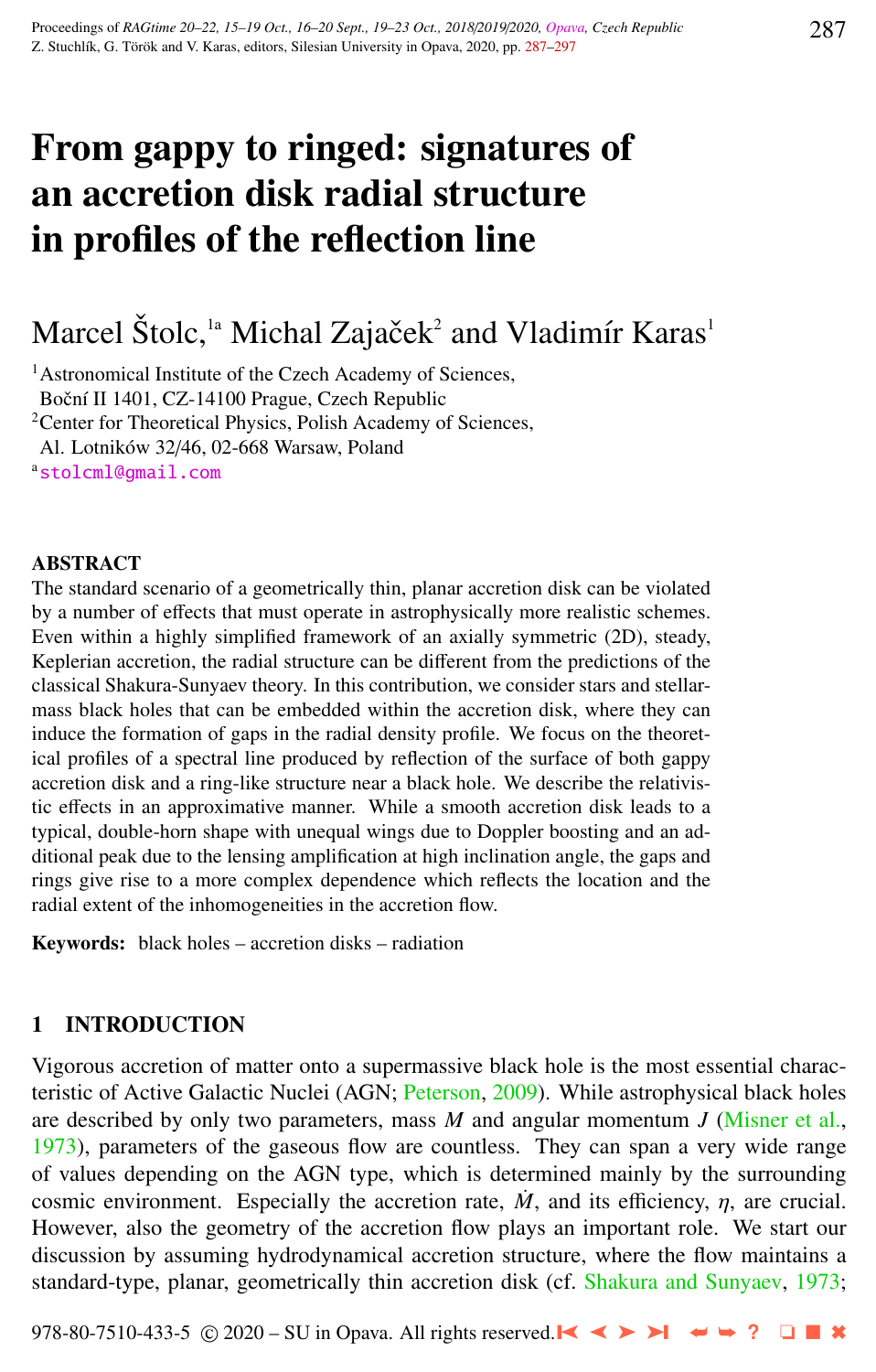[Page and Thorne,](#page-9-0) [1974\)](#page-9-0), or a more luminous slim accretion disk [\(Abramowicz et al.,](#page-8-0) [1988;](#page-8-0) [Narayan and Yi,](#page-9-0) [1994\)](#page-9-0)) with higher luminosity and non-negligible thickness in the vertical direction. Properties of the system are further defined by the central black hole: the Kerr metric with the outer radius of the event horizon and the spin parameter  $a \equiv J/Mc^2$ . Also<br>the presence of an outflow or a magnetized jet emanating along the rotation axis will needs the presence of an outflow or a magnetized jet emanating along the rotation axis will needs to be taken into account in radio loud AGN (see [Boettcher et al.,](#page-8-0) [2012](#page-8-0) for a review).

We start our discussion by assuming the standard, stationary and axially symmetric accretion flow orbiting at Keplerian velocity in the equatorial plane. The continued accretion maintains a certain level of activity of the system. We neglect the effects of self-gravity of the accretion flow, which might lead to the development of density enhancements ("planets") in some locations, however, we consider the presence of a body which orbits at a certain radius in the plane and represents an embedded star, which had formed within the disk or whose trajectory became inclined into the accretion disk by the preceding orbital evolution [\(Collin and Zahn,](#page-8-0) [1999;](#page-8-0) [Karas and](#page-9-0) Šubr, [2001\)](#page-9-0). Depending on the system parameters, the star may or may not induce a radial gap in the accretion disk.

We assume that the star orbital evolution starts at a larger distance (at the grinding radius, [Syer et al.,](#page-10-0) [1991\)](#page-10-0) which is the distance where the orbit is dragged into the disk plane. Then it proceeds gradually down to smaller radii. The time-scale of the process depends on the accretion disk parameters (esp. the accretion rate,  $\dot{M}$ ), parameters of the star (radius  $R_{\star}$ , mass  $M_{\star}$ ), and those of the central black hole. Depending on these parameters the orbital evolution is dominated by losses of orbital energy and orbital angular momentum of the star via density waves, gap formation, or gravitational waves (relevant just very close to BH; see e.g. [Ward,](#page-10-0) [1986;](#page-10-0) [Artymowicz,](#page-8-0) [1994;](#page-8-0) [Karas and](#page-9-0) Šubr, [2001;](#page-9-0) [Narayan,](#page-9-0) [2000\)](#page-9-0).

Indeed, gaps in gaseous disks are often explained by the presence of embedded bodies - stars and planets. They form due to the action of [Lin](#page-9-0)dblad and viscous torques (e.g. Lin [and Papaloizou,](#page-9-0) [1986,](#page-9-0) and subsequent citations) and they can deepen by consuming the gas [\(Lubow and D'Angelo,](#page-9-0) [2006;](#page-9-0) [Rosenthal et al.,](#page-10-0) [2020\)](#page-10-0). Vice versa, as an embedded star proceeds closer to the critical radius, it can act as a source of material for the accretion disk in the moment of its tidal disruption or partial tidal disruption [\(Hills,](#page-9-0) [1975;](#page-9-0) [Rees,](#page-9-0) [1988\)](#page-9-0).

Recent observations hint that the gap formation might be revealed via the sudden transformation of the X-ray properties of AGN [\(Ricci et al.,](#page-9-0) [2020\)](#page-9-0). These events offer a way to peer into change of the nature of radiative processes such as tidal disruption. Furthermore, Gültekin and Miller  $(2012)$  show that the theoretical study of the spectral energy distribution (SED) offers a way of accretion disk structure diagnosis, such as gaps in the inner disk in case of the black hole merger.

A gappy structure of accretion disks may actually be universal during the system evolution. This is, on one hand, related to the structure formation in the Universe, when frequent merger events during the peak of the quasar activity, led to the formation of supermassive black hole binary and triple systems. Before the black hole merger, a formation of a gap or at least a crescent in the disk is natural (Gültekin and Miller, [2012\)](#page-9-0). A second scenario does not even depend on the presence of other bodies around the primary black hole. It is generally believed that accretion flows undergo transitions in basic magneto-hydrodynamic properties – the thin cold disk is located towards the outer parts of the accretion flow, while in the inner parts, hot diluted advection dominated accretion flows (ADAFs) are present [\(Yuan and Narayan,](#page-10-0) [2014\)](#page-10-0). The ADAF part can be expanding or contracting, which leads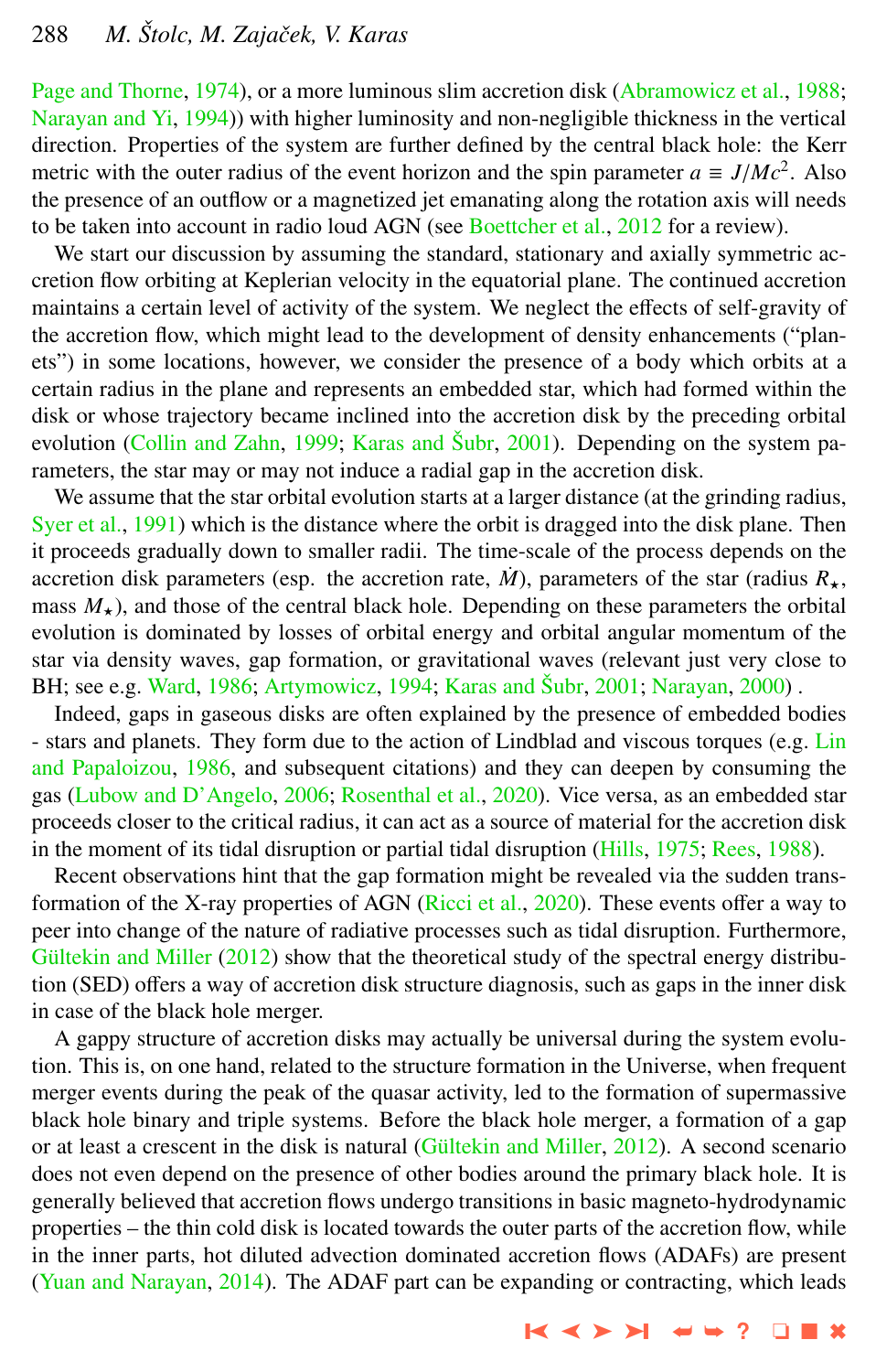to the shift of the source position in the X-ray hardness–luminosity diagram ("q-shaped" or "turtle-head" diagram, [Fender et al.,](#page-9-0) [2004;](#page-9-0) [Svoboda et al.,](#page-10-0) [2017\)](#page-10-0). The truncation radius where the thin disk transforms into the hot diluted flow shrinks with the increasing accretion rate *M*˙ [\(Esin et al.,](#page-9-0) [1997;](#page-9-0) [Narayan and McClintock,](#page-9-0) [2008;](#page-9-0) [Yuan and Narayan,](#page-10-0) [2014\)](#page-10-0). Given that ADAFs have significantly lower densities than thin cold disks, they could be perceived as evolving "gaps" in the disk.

#### 2 MODEL

Stars can get on bound orbits close to the central supermassive black hole by two dynamical channels [\(Mapelli and Gualandris,](#page-9-0) [2016\)](#page-9-0):

(1) *in-situ* formation, where stars form locally in a non-standard way from a denser gas,

(2) *migration* scenario, in which stars form at larger distances and migrate inwards via a fast dynamical process.

Both processes likely contributed to the build-up of the nuclear star cluster at the center of the Milky Way, which is one of the densest stellar clusters in the Galaxy and an ideal testbed for studying stellar dynamical processes close to the supermassive black hole (Schödel et al., [2014;](#page-10-0) [Alexander,](#page-8-0) [2017\)](#page-8-0). In the first *in situ* scenario, stars can either form in the outer parts of an accretion disk or in the infalling molecular cloud that undergoes a disruption. In the second *migration* scenario, stars are brought to the black hole in the infalling stellar cluster. In addition, the disruption of a binary on an eccentric orbit, so-called Hills mechanism, is a special case of the migration mechanism. In the following, we use the second *migration* scenario to illustrate how a group of stars can get aligned with the accretion disk plane and subsequently perturb its structure.

The stochastic perturbations of the trajectory of a stellar cluster can cause it to wander into the Galactic centre where it becomes gravitationally bound to the supermassive black hole at its centre. The star cluster then orbits the supermassive black hole with its constituents (stars) crossing the accretion disk during each passage (e.g. [Subr and Karas](#page-10-0), [1999;](#page-10-0) [MacLeod and Lin,](#page-9-0) [2020\)](#page-9-0). The repetitive intersections of stars and the accretion disk together with the drag of the accretion disk induce that the stars with non-zero inclination converge onto the orbital plane of the accretion disk. In addition, once in the orbital plane, the high-eccentric trajectories get circularized. That leads to the power-law change of the star cluster distribution [\(Karas and](#page-9-0) Šubr, [2001\)](#page-9-0).

In the following, let us define the effective radius of a star,  $R_{\text{inf}}$ . This is a length-scale where the stellar gravitational or the magneto-hydrodynamic influence prevails over that of the black hole gravitational influence or the accretion disk total pressure (ram+thermal+ magnetic pressure), respectively. The ratio of the sphere of the influence of the star and the accretion disk scale-height  $\frac{R_{\text{inf}}}{H}$  predisposes the ability of the star to form a gap or not with the basic condition  $\frac{R_{\text{inf}}}{H} \geq 1$  and  $\frac{R_{\text{inf}}}{H} < 1$ , respectively. In the latter case, the stars get<br>engulfed by the accretion disk gas while co-rotating with it and will eventually give rise to engulfed by the accretion disk gas while co-rotating with it and will eventually give rise to density waves propagating through the disk. The stellar influence radius also depends on the sense of the orbital motion. For wind-blowing stars, it is larger for stars co-rotating with the disk and smaller for stars counter-rotating. For the counter-rotating wind-blowing stars,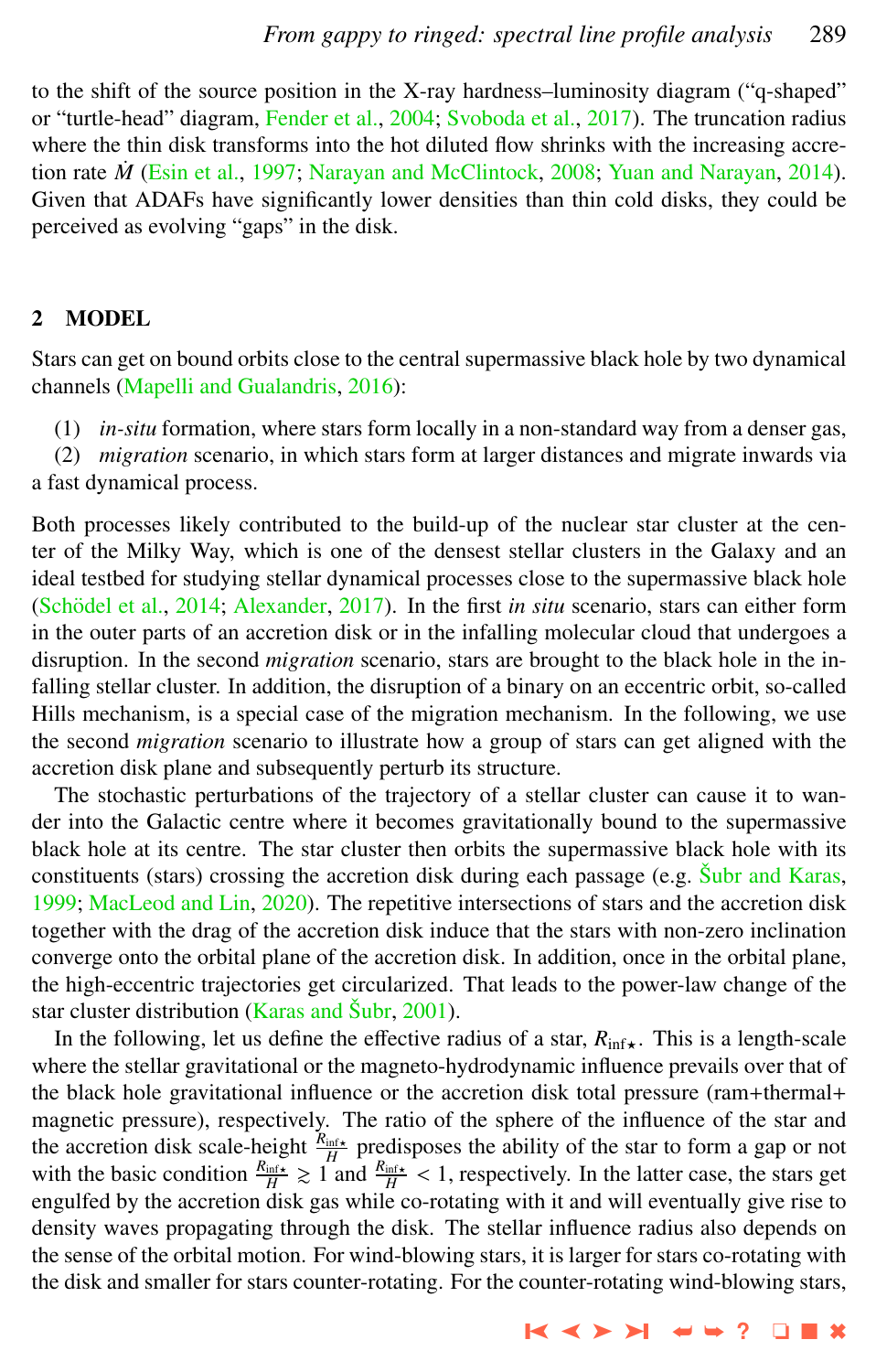## 290 *M. Stolc, M. Zajaˇcek, V. Karas ˇ*

the stagnation radius gets smaller because of the larger relative velocity. The ratio of the stagnation radii between the co-rotating and the counter-rotating orbits can be expressed as  $R_{\text{stag}}^c/R_{\text{stag}}^c \sim \sqrt{4\zeta^2 + 1} > 1$ , where  $\zeta = v_K/c_s$  is the ratio of the local Keplerian velocity to the local sound speed. On the other hand, for the objects without any type of the outflow the local sound speed. On the other hand, for the objects without any type of the outflow (e.g. stellar black holes), the counter-rotating orbits with respect to the accretion disk are expected to have a larger tidal Hill radius by a factor of as much as  $R_H^{\rm cc}/R_H^{\rm c} \sim 3^{2/3} \sim 2.08$ <br>(for circular orbits) in comparison with perturber orbits co-rotating with the disk material (for circular orbits) in comparison with perturber orbits co-rotating with the disk material [\(Innanen,](#page-9-0) [1979;](#page-9-0) Zajaček et al., [2014\)](#page-10-0). These estimates of tidal radii are based on the simple particle approximation and will be investigated in detail in our future studies.



Figure 1. Two examples illustrate how we describe gaps in the model of a gappy accretion disk spectral line: model A (narrow gaps within the disk; see the top panel) in comparison with a ring-like structure in B (wide intervals separate rather narrow accretion rings; see the bottom panel). The black point marks the position of a supermassive black hole; the black vertical line is the ISCO radius.

We build upon the earlier results of  $\text{Štolc}$  et al. (2020) (in prep.), where we simulated the spectral line profiles with an accretion disk having only one gap. In our current toy model, we we allow the concurrent existence of multiple gaps. Thus, we divide our study into two scenarios – a gappy accretion disk (model A) and ring-like accretion disk (model B) based on the size of the gaps (see Figure 1). In other words, the extreme case of A would be the smooth disk, where the gaps disappear, whereas the extreme B case just corresponds to several narrow rings separated from each other [\(Sochora et al.,](#page-10-0) [2011\)](#page-10-0).

#### 3 METHODOLOGY AND RESULTS

In our model, we assume the supermassive black hole to be of Schwarzschild type, which corresponds to the case of a vacuum metric solution outside of an object with the electric charge and the angular momentum equal to zero. We further consider the whole system to be immersed in high-energetic medium – corona. The intrinsic profile of radiation reflected on an accretion disk depends on the ratio of size of the accretion disk and the corona  $\frac{R}{R_c}$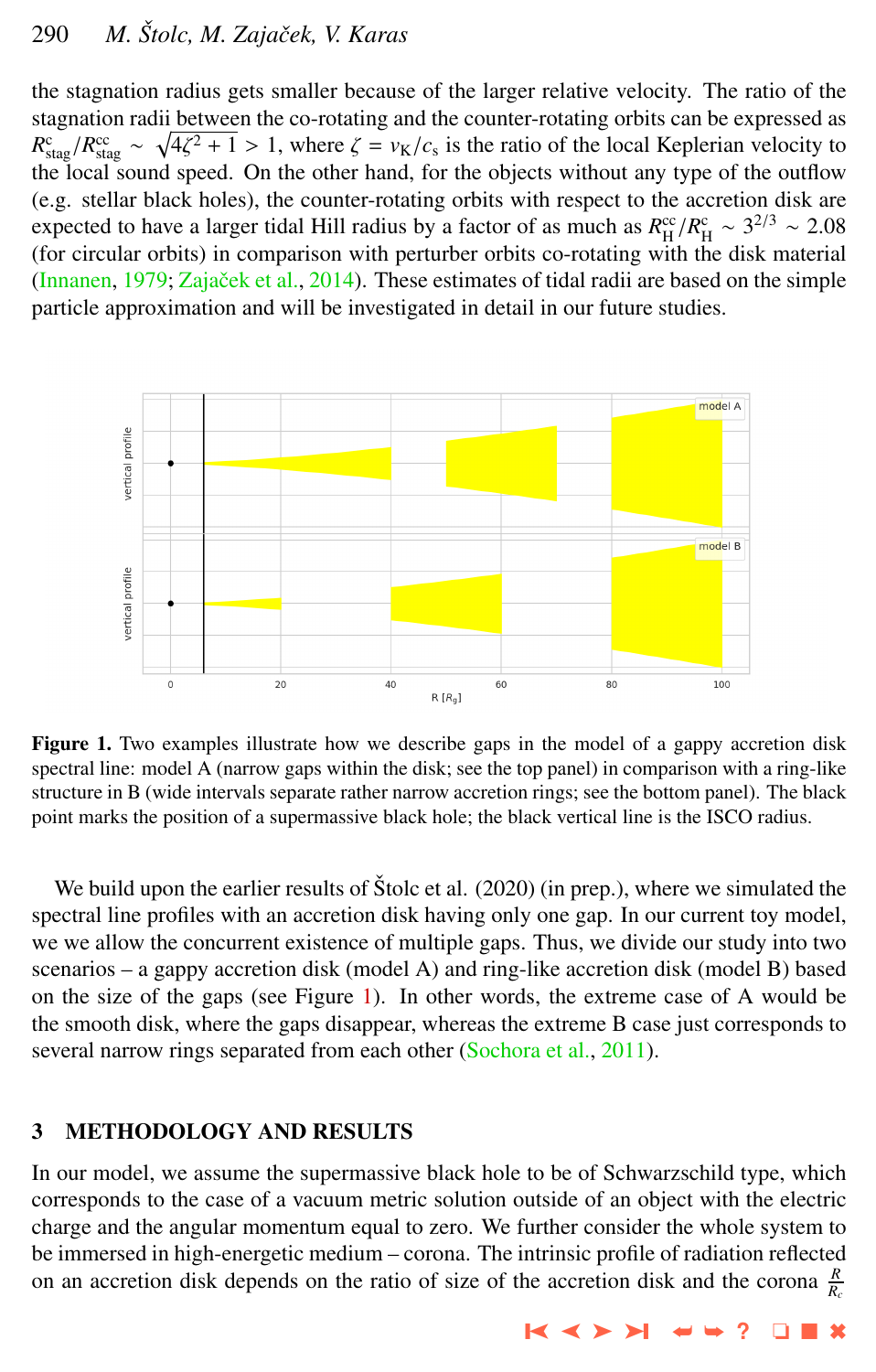[\(Fabian et al.,](#page-9-0) [1989\)](#page-9-0). [Fabian et al.](#page-9-0) [\(1989\)](#page-9-0) show that the dependence of the intrinsic profile of the reflected radiation is ∝  $\frac{1}{R^2}$  for the ratio  $\frac{R}{R_c}$  ≈ 1 and ∝  $\frac{1}{R^3}$  for the ratio  $\frac{R}{R_c}$  > 1.<br>Calculation of the monochromatic flux of radiation reflected on an accretion disk

Calculation of the monochromatic flux of radiation reflected on an accretion disk follows from the general definition (e.g. [Hubeny and Mihalas](#page-9-0),  $2014$ ),

$$
F_{\nu}^{i} = \int I_{\nu}(n_{x}, n_{y}, n_{z}) n^{i} d\Omega, \ i = 1, 2, 3
$$
 (1)

integrating over all solid angles. The matter distribution in our model corresponds to the standard Shakura-Sunyaev thin disk scheme (cf. [Shakura and Sunyaev,](#page-10-0) [1973;](#page-10-0) [Page and](#page-9-0) [Thorne,](#page-9-0) [1974\)](#page-9-0). Adopting the axial symmetry of the system ( $\partial_{\varphi} = 0$ ) the eq. (1) reads as

$$
F_{\nu} \approx \int I_{\nu} dS, dS = R dR d\varphi.
$$
 (2)

To get observed values of the monochromatic flux of radiation we have to use the Liouville's theorem that is referencing the special relativistic relation between *observed* and *emitted* intensity and frequency as

$$
\frac{I_{\text{observed}}}{I_{\text{emitted}}} = \frac{\nu_{\text{observed}}^3}{\nu_{\text{emitted}}^3}.
$$
\n(3)

The ratio of *observed* and *emitted* frequency defines the gravitational redshift

$$
g = \frac{\nu_{\text{observed}}}{\nu_{\text{emitted}}}. \tag{4}
$$

 $V_{emitted}$ <br>Combining the eq. (2), (3) and (4) we get the expression for the observed monochromatic flux of radiation as

$$
F_{\text{observed}} \approx \int \frac{v_{\text{observed}}^3}{v_{\text{emitted}}^3} I_{\text{emitted}} dS = \int g^3 I_{\text{emitted}} dS, dS = R dR d\varphi.
$$
 (5)

Assuming the supermassive black hole in our simulations to be a Schwarzschild black hole we use the redshift factor accounting not only for the special relativistic effect but for the gravitational light-bending as well. The redshift factor then reads as (Pecháček et al., [2005\)](#page-9-0)

$$
g(R, \varphi, I) = \frac{\sqrt{R(R-3)}}{R + \sin(\varphi)\sin(I)\sqrt{R - 2 + 4(1 + \cos(\varphi)\sin(I))^{-1}}}
$$
(6)

with  $R$ ,  $\varphi$  and *I* as radial co-ordinate, azimuthal co-ordinate and inclination respectively. In order to observe both special and general relativistic effects of the simulated spectral line profiles more clearly we limit our calculations in sense of radial extent of the accretion disk, i.e. the range of radial co-ordinate is  $(6R_g, 100 R_g)$ .

The following plots examine the background-subtracted spectral features, so the under-lying continuum is neglected. Figures [2](#page-5-0)[–7](#page-7-0) show the comparison of the spectral line profile for both models A and B (with gaps) with the intrinsic profile of reflected radiation as  $\propto \frac{1}{R^2}$  and  $\propto \frac{1}{R^3}$  from the entire disk (without gaps, i.e., unperturbed). Red dashed vertical line marks the intrinsic frequency.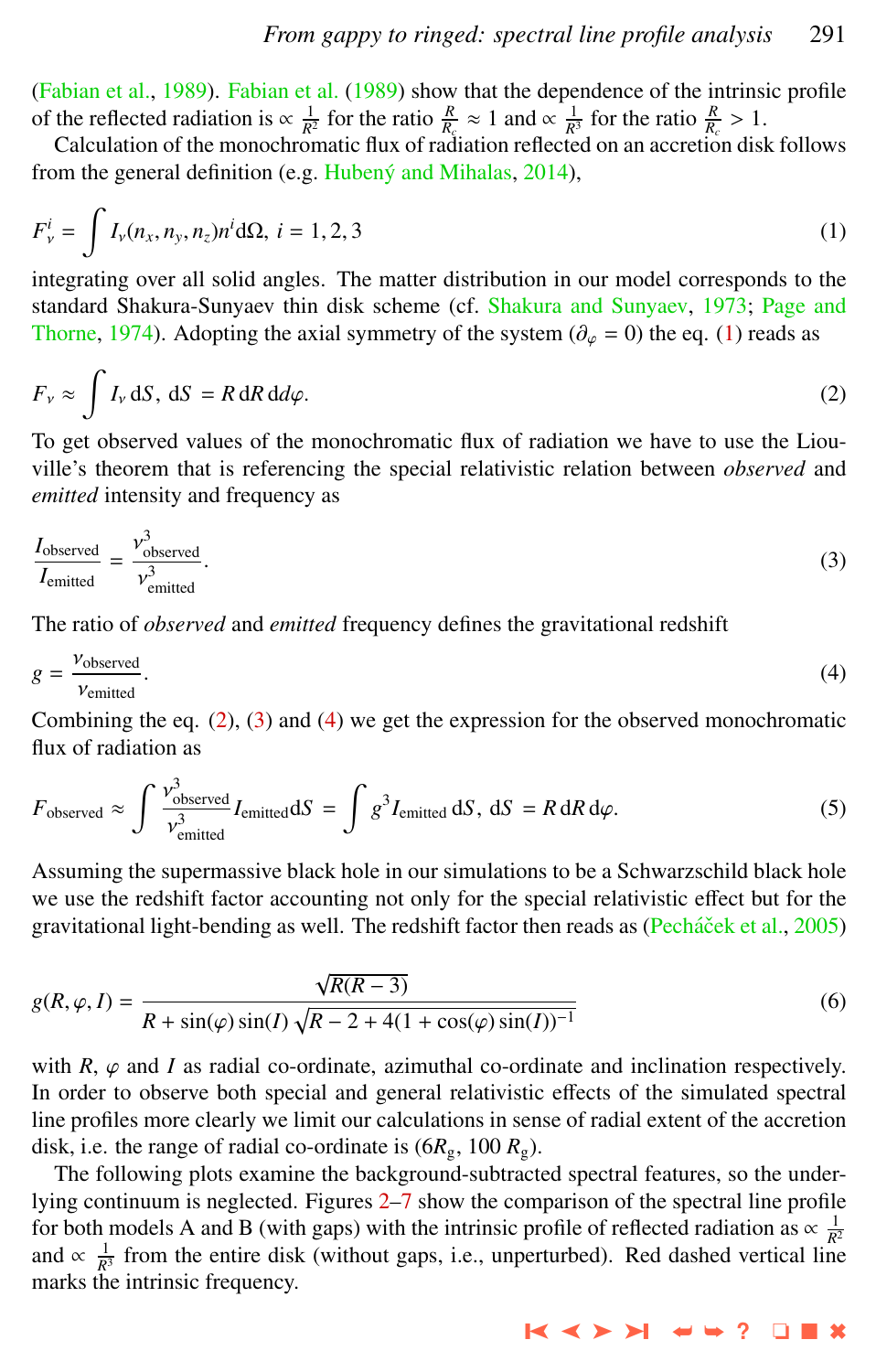### <span id="page-5-0"></span>292 *M. Stolc, M. Zajaˇcek, V. Karas ˇ*

The spectral line profiles are quite narrow which is caused due to the lower value of inclination as 35 deg (see Figures 2–3). We observe the decrease of the radiation flux of the spectral line in the model B compared to the model A. We can also notice that the number of peaks in the spectral line of the perturbed accretion disk is three times more that of the case involving the unperturbed accretion disc.



Figure 2. Comparison of spectral line profiles for model A (left panel) and model B (right panel) with intrinsic intensity  $I_v \propto \frac{1}{R^2}$ . The view angle is 35 deg.



**Figure 3.** The same as in the previous figure but for  $I_v \propto \frac{1}{R^3}$ .

Changing the value of the inclination to 60 deg and 85 deg (see Figures [4–5](#page-6-0) and Figures [6–7,](#page-7-0) respectively) the spectral line profiles get more stretched. Hence we observe the decrease of the of the radiation flux in the spectral line of model B compared to model A more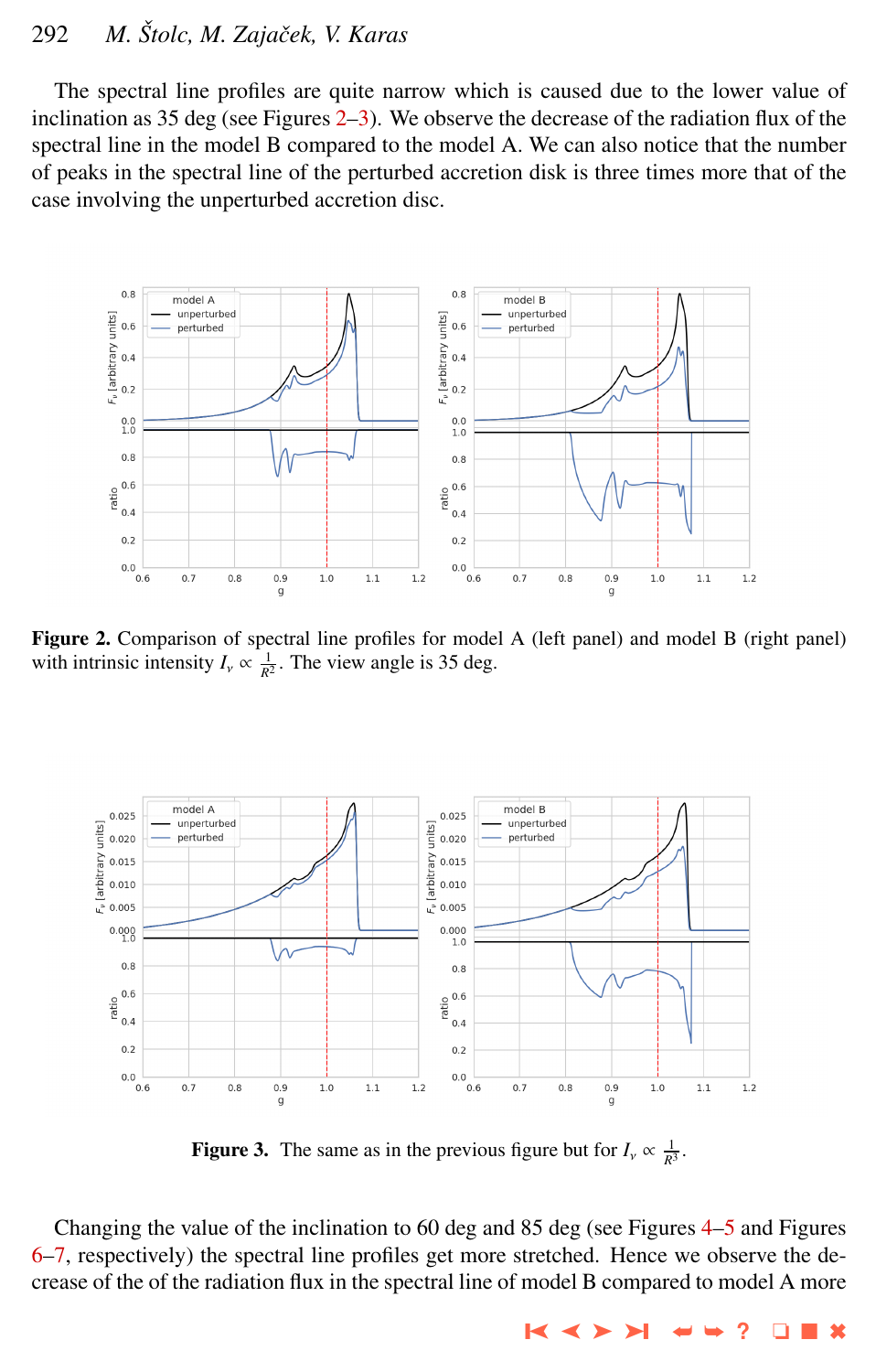<span id="page-6-0"></span>clearly as it spans across bigger region of *observed* frequencies. The number and positions of the spectral line peaks are more distinguishable as well.



Figure 4. Comparison of spectral line profiles for model A (left panel) and model B (right panel) with intrinsic intensity  $I_v \propto \frac{1}{R^2}$ . The view angle is 60 deg.



**Figure 5.** The same as in the previous figure but for  $I_v \propto \frac{1}{R^3}$ .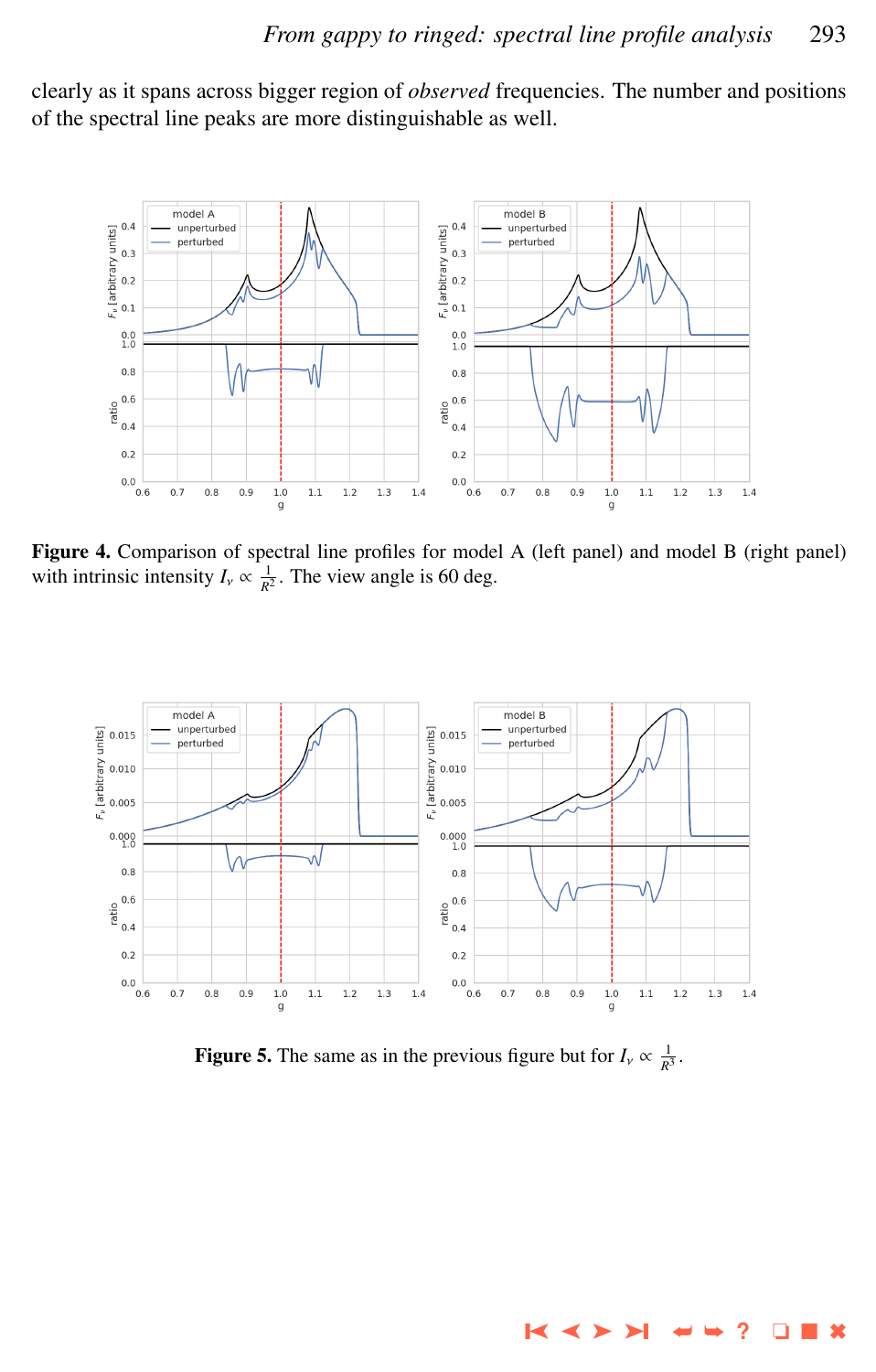<span id="page-7-0"></span>

Figure 6. Comparison of spectral line profiles for model A (left panel) and model B (right panel) with intrinsic intensity  $I_v \propto \frac{1}{R^2}$ . The view angle is 85 deg.



**Figure 7.** The same as in the previous figure but for  $I_v \propto \frac{1}{R^3}$ .

The spectral line profiles for the model B show overall less radiation flux than the spectral line profiles for the model A, independent on the intrinsic radiation intensity of the reflected radiation. That is to be expected as the area of reflection medium in model B is smaller than the area of reflection medium in model A. The number of peaks in both model A and model B equals to 6. That is a direct result of superposition of 3 spectral line profiles coming from the 3 individual "sub-disks" of the former unperturbed accretion disk structure.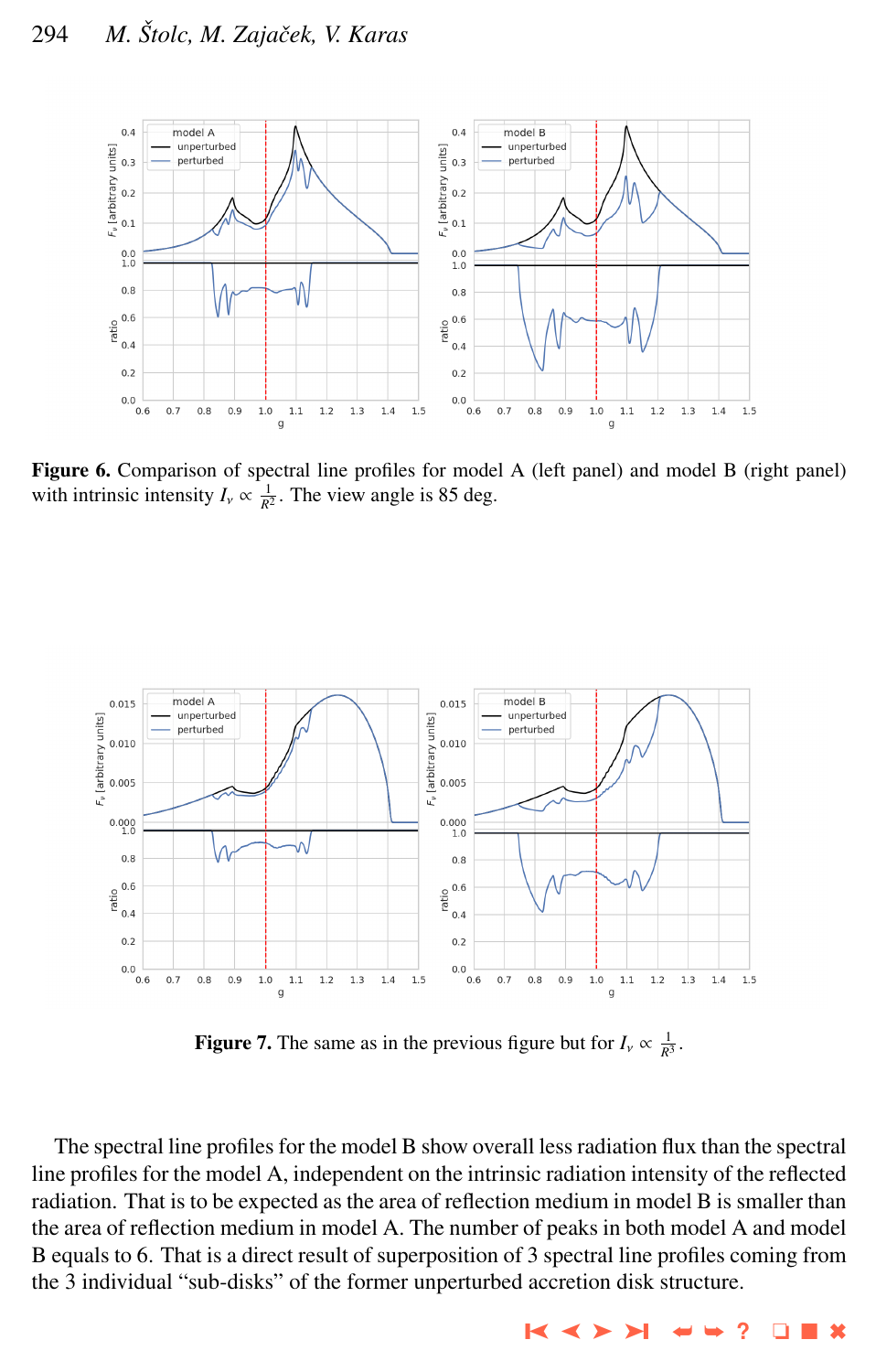#### <span id="page-8-0"></span>4 DISCUSSION AND CONCLUSIONS

Our plots of the model reflection line show how the growing number of gaps in the accretion disk, their radial position and width lead to a growing complexity of the spectral profile, namely, the number of peaks compared to an unperturbed case. The latter exhibits just two peaks of the classical double-horn shape depending on the observer's view angle [\(Karas](#page-9-0) [et al.,](#page-9-0) [1992\)](#page-9-0). To be more specific in our examples, we expect that number *N* of gaps, will result in spectral line profile with  $(2N + 2)$  peaks (in the above given example, e.g.,  $N = 2$ translates to 6 peaks). Changing from the model A to B we clearly observe this developing spectral feature together with the decrease in the radiation flux.

The model A could correspond to a binary star being trapped by the supermassive black hole potential. After the component separation of the binary system they both subsequently induce gaps, given the condition  $\frac{R_{\text{inf}}}{H} \ge 1$  holds for each one. The accretion disks on the verge of collapse due thermal or viscous perturbations tend to form rings and dissolve (e.g. [Frank et al.,](#page-9-0) [2002\)](#page-9-0). This rather short stage transition would be in agreement with the model B that we propose.

We defer the study of astrophysically realistic interpretation of gap sizes together with respective timescales (e.g. [Takeuchi et al.,](#page-10-0) [1996\)](#page-10-0) which will require taking into account the gravitational sphere of influence of a smaller body in face of perturbations from a more massive one, as governed by the Hill or Bondi-Hoyle-Lyttleton radii, respectively. Further analysis will have to consider the interaction of both the stellar wind and the magnetosphere with the accretion disk's gas (e.g., Zajaček et al., [2015,](#page-10-0) [2016\)](#page-10-0), so the radius of sphere of influence of a star should then lead to the formation of relatively wide gaps.

#### ACKNOWLEDGEMENTS

We acknowledge the collaboration grant of the Czech Science Foundation and Deutsche Forschungsgemeinschaft (No. 19-01137J). MZ acknowledges the financial support by the National Science Center in Poland, grant No. 2017/26/A/ST9/00756 (Maestro 9). In addition, MZ also acknowledges the NAWA financial support under the agreement PPN/WYM/ 2019/1/00064 to perform a three-month exchange stay at the Astronomical Institute of the Czech Academy of Sciences in Prague.

#### **REFERENCES**

- Abramowicz, M. A., Czerny, B., Lasota, J. P. and Szuszkiewicz, E. (1988), Slim Accretion Disks, *ApJ*, 332, p. 646.
- Alexander, T. (2017), Stellar Dynamics and Stellar Phenomena Near a Massive Black Hole, *ARA*&*A*, 55(1), pp. 17–57, arXiv: [1701.04762](http://www.arxiv.org/abs/1701.04762).
- Artymowicz, P. (1994), Orbital Evolution of Bodies Crossing Disks Due to Density and Bending Wave Excitation, *ApJ*, 423, p. 581.
- Boettcher, M., Harris, D. E. and Krawczynski, H. (2012), *Relativistic Jets from Active Galactic Nuclei*.
- Collin, S. and Zahn, J.-P. (1999), Star formation and evolution in accretion disks around massive black holes., *A*&*A*, 344, pp. 433–449.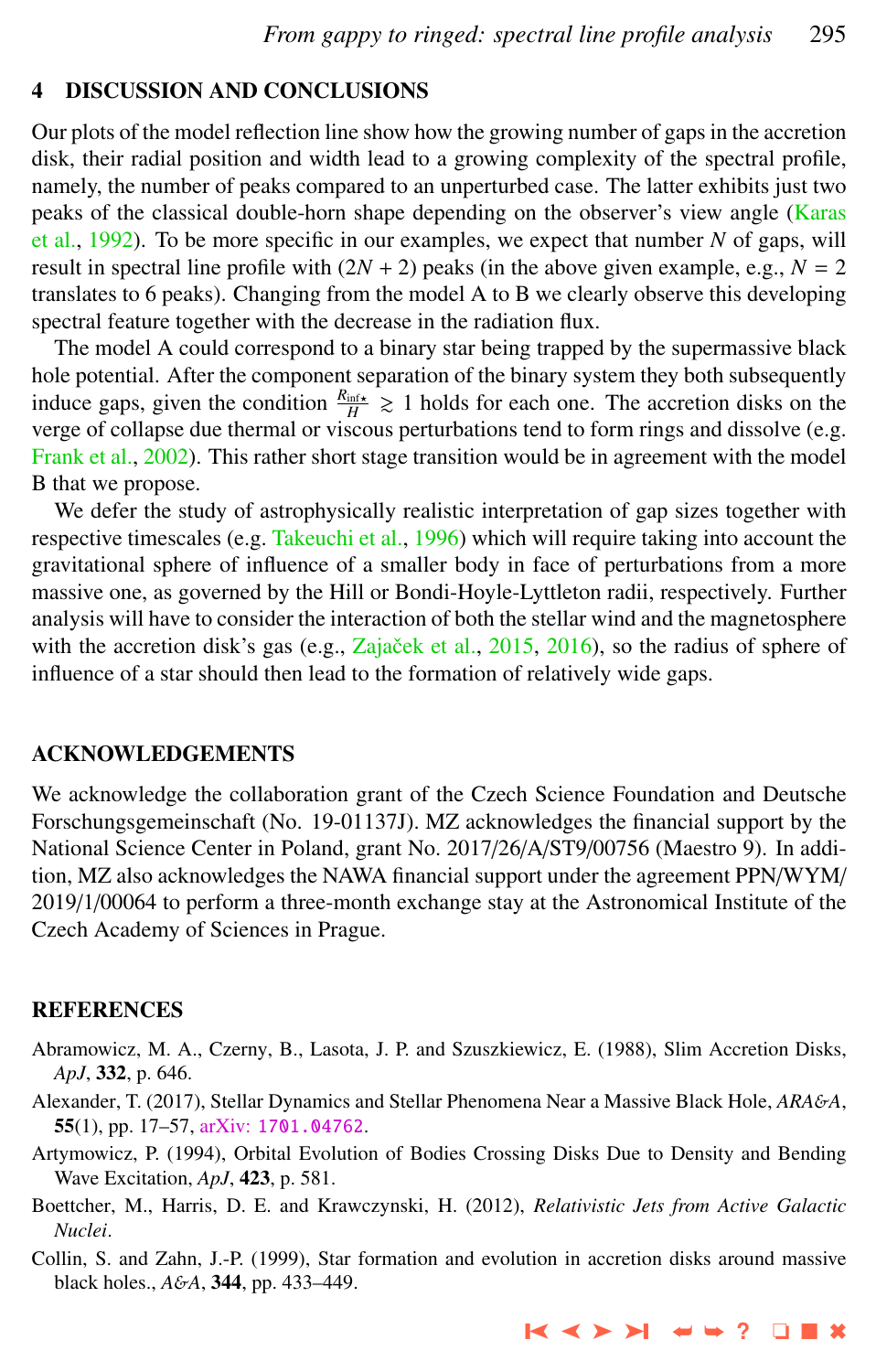- <span id="page-9-0"></span>Esin, A. A., McClintock, J. E. and Narayan, R. (1997), Advection-Dominated Accretion and the Spectral States of Black Hole X-Ray Binaries: Application to Nova Muscae 1991, *ApJ*, 489(2), pp. 865–889, arXiv: [astro-ph/9705237](http://www.arxiv.org/abs/astro-ph/9705237).
- Fabian, A. C., Rees, M. J., Stella, L. and White, N. E. (1989), X-ray fluorescence from the inner disc in Cygnus X-1., *MNRAS*, 238, pp. 729–736.
- Fender, R. P., Belloni, T. M. and Gallo, E. (2004), Towards a unified model for black hole X-ray binary jets, *MNRAS*, 355(4), pp. 1105–1118, arXiv: [astro-ph/0409360](http://www.arxiv.org/abs/astro-ph/0409360).
- Frank, J., King, A. and Raine, D. (2002), Accretion Power in Astrophysics, *Cambridge University Press; 3 edition*, pp. 80–84.
- Gültekin, K. and Miller, J. M. (2012), Observable Consequences of Merger-driven Gaps and Holes in Black Hole Accretion Disks, *ApJ*, 761(2), 90, arXiv: [1207.0296](http://www.arxiv.org/abs/1207.0296).
- Hills, J. G. (1975), Possible power source of Seyfert galaxies and QSOs, *Nature*, 254, pp. 295–298.
- Hubený, I. and Mihalas, D. (2014), *Theory of Stellar Atmospheres*, ISBN ISBN9781400852734.
- Innanen, K. A. (1979), The limiting radii of direct and retrograde satellite orbits, with applications to the solar system and to stellar systems., *AJ*, 84, pp. 960–963.
- Karas, V., Vokrouhlicky, D. and Polnarev, A. G. (1992), In the vicinity of a rotating black hole: a fast ´ numerical code for computing observational effects., *MNRAS*, 259, pp. 569–575.
- Karas, V. and Šubr, L. (2001), Orbital decay of satellites crossing an accretion disc,  $A\&A$ , 376, pp. 686–696, arXiv: [astro-ph/0107232](http://www.arxiv.org/abs/astro-ph/0107232).
- Lin, D. N. C. and Papaloizou, J. (1986), On the Tidal Interaction between Protoplanets and the Protoplanetary Disk. III. Orbital Migration of Protoplanets, *ApJ*, 309, p. 846.
- Lubow, S. H. and D'Angelo, G. (2006), Gas Flow across Gaps in Protoplanetary Disks, *ApJ*, 641(1), pp. 526–533, arXiv: [astro-ph/0512292](http://www.arxiv.org/abs/astro-ph/0512292).
- MacLeod, M. and Lin, D. N. C. (2020), The Effect of Star-Disk Interactions on Highly Eccentric Stellar Orbits in Active Galactic Nuclei: A Disk Loss Cone and Implications for Stellar Tidal Disruption Events, *ApJ*, 889(2), 94, arXiv: [1909.09645](http://www.arxiv.org/abs/1909.09645).
- Mapelli, M. and Gualandris, A. (2016), *Star Formation and Dynamics in the Galactic Centre*, volume 905, p. 205.
- Misner, C. W., Thorne, K. S. and Wheeler, J. A. (1973), *Gravitation (San Francisco: W.H. Freeman and Co)*.
- Narayan, R. (2000), Hydrodynamic Drag on a Compact Star Orbiting a Supermassive Black Hole, *ApJ*, 536(2), pp. 663–667, arXiv: [astro-ph/9907328](http://www.arxiv.org/abs/astro-ph/9907328).
- Narayan, R. and McClintock, J. E. (2008), Advection-dominated accretion and the black hole event horizon, *NewAR*, 51(10-12), pp. 733–751, arXiv: [0803.0322](http://www.arxiv.org/abs/0803.0322).
- Narayan, R. and Yi, I. (1994), Advection-dominated Accretion: A Self-similar Solution, *ApJL*, 428, p. L13, arXiv: [astro-ph/9403052](http://www.arxiv.org/abs/astro-ph/9403052).
- Page, D. N. and Thorne, K. S. (1974), Disk-Accretion onto a Black Hole. Time-Averaged Structure of Accretion Disk, *ApJ*, 191, pp. 499–506.
- Pecháček, T., Dovčiak, M. and Karas, V. (2005), The relativistic shift of spectral lines from black-hole accretion discs, pp. 137–141.
- Peterson, B. M. (2009), *Active galactic nuclei (Cambridge Univ. Press: Cambridge)*, p. 138.
- Rees, M. J. (1988), Tidal disruption of stars by black holes of  $10^6 \text{--} 10^8$  solar masses in nearby galaxies, *Nature*, 333(6173), pp. 523–528.
- Ricci, C., Kara, E., Loewenstein, M., Trakhtenbrot, B., Arcavi, I., Remillard, R., Fabian, A. C., Gendreau, K. C., Arzoumanian, Z., Li, R., Ho, L. C., MacLeod, C. L., Cackett, E., Altamirano, D., Gand hi, P., Kosec, P., Pasham, D., Steiner, J. and Chan, C. H. (2020), The Destruction and